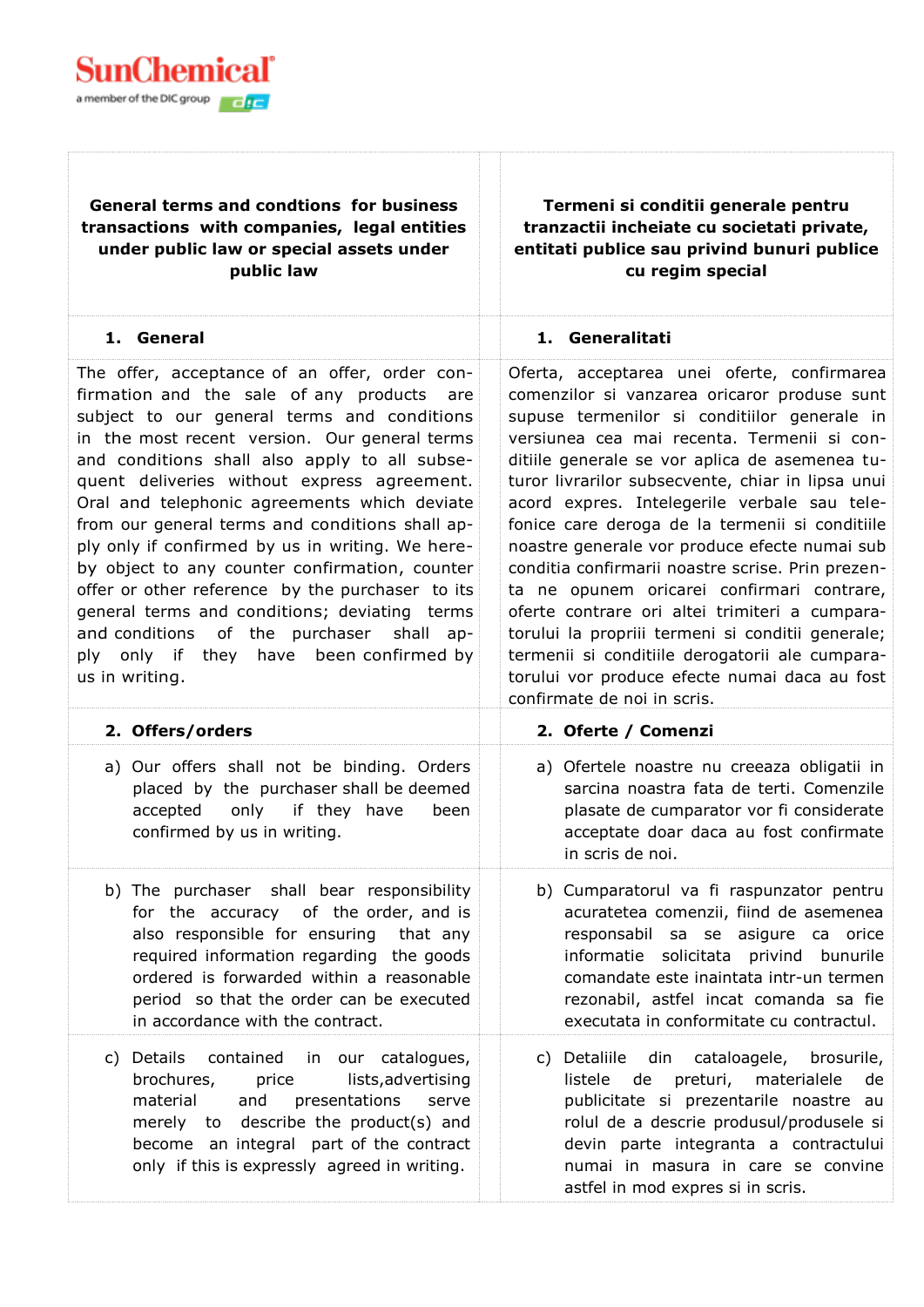**SunChemical**<sup>®</sup>

a member of the DIC group

| 3. Delivery                                                                                                                                                                                                                                                                                                                                                                                                                                                                                                                                               | 3. Livrarea                                                                                                                                                                                                                                                                                                                                                                                                                                                                                                                                                                                                                            |
|-----------------------------------------------------------------------------------------------------------------------------------------------------------------------------------------------------------------------------------------------------------------------------------------------------------------------------------------------------------------------------------------------------------------------------------------------------------------------------------------------------------------------------------------------------------|----------------------------------------------------------------------------------------------------------------------------------------------------------------------------------------------------------------------------------------------------------------------------------------------------------------------------------------------------------------------------------------------------------------------------------------------------------------------------------------------------------------------------------------------------------------------------------------------------------------------------------------|
| a) Delivery periods are binding only if they<br>have been agreed by us in writing.                                                                                                                                                                                                                                                                                                                                                                                                                                                                        | a) Termenele de livrare sunt obligatorii<br>doar daca au fost confirmate de noi in<br>scris.                                                                                                                                                                                                                                                                                                                                                                                                                                                                                                                                           |
| b) Unless otherwise agreed in writing in<br>an individual case, our deliveries shall<br>be EXW (ex works), Incoterms 2010, with<br>Sun Chemical AG, Perfektastrasse 82,<br>1230 Vienna, as place of delivery. In<br>the event of our assistance with loading,<br>the purchaser shall indemnify and hold<br>harmless in<br>relation to any/all<br><b>us</b><br>resulting claims. The delivery is fulfilled<br>the risk<br>transferred to<br>and<br>the<br>purchaser from the moment we inform<br>the purchaser that the goods are ready<br>for collection. | b) In masura in care nu se convine altfel in<br>scris intr-un caz particular, livrarile vor fi<br>efectuate conform regulilor EXW (ex<br>works), Incoterms 2010, prin Sun<br>Chemical AG, Perfektastrasse nr. 82,<br>1230 Viena, ca loc al livrarii. In cazul in<br>care oferim asistenta la incarcarea<br>marfii, cumparatorul ne va despagubi si<br>ne va exonera de orice raspundere<br>impotriva oricaror/tuturor pretentiilor ce<br>ar rezulta cu acest prilej. Livrarea este<br>si riscul este transferat<br>finalizata<br>cumparatorului in momentul in care<br>informam cumparatorul ca bunurile pot<br>fi preluate de acesta. |
| c) Delivery and packaging costs shall be<br>borne by the purchaser unless otherwise<br>agreed.                                                                                                                                                                                                                                                                                                                                                                                                                                                            | c) Costurile de livrare si impachetare sunt<br>suportate de cumparator, daca nu se<br>convine altfel.                                                                                                                                                                                                                                                                                                                                                                                                                                                                                                                                  |
| d) If "free buyer's domicile"<br>deliveries<br>are agreed, we reserve the right to<br>determine the method of transport and<br>the carrier to the place<br>of delivery.<br>The purchaser shall bear the cost of<br>other transport arrangements which he<br>requests. The goods shall be transported<br>in any event at the risk of the<br>purchaser. The taking out of transport<br>insurance or any other insurance<br>is i<br>left to the purchaser, with<br>any<br>resultant arising costs to be borne by<br>the purchaser alone.                     | d) In situatia in care agream ca livrarile sa<br>fie de tipul "free buyer's domicile", ne<br>rezervam dreptul de a alege modalitatea<br>de transport si transportatorul pana la<br>locul livrarii. Cumparatorul va suporta<br>generat de modalitatile de<br>costul<br>transport pe care le-a solicitat. In toate<br>cazurile, riscul transportului de bunuri<br>va fi suportat de cumparator. Eliminarea<br>asigurarii de transport sau a oricarei alte<br>asigurari va fi lasata la alegerea<br>cumparatorului, orice cost rezultand din<br>aceasta<br>fiind<br>suportat<br>numai<br>de<br>cumparator.                                |
| e) Containers supplied but not sold to the<br>purchaser shall remain our property. The<br>purchaser is obliged to return such<br>empties at his own cost, in<br>good<br>condition and in accordance with<br>our<br>instructions to the place specified<br>by<br>us within a reasonable period.                                                                                                                                                                                                                                                            | e) Containerele furnizate, dar<br>nu<br><b>SI</b><br>vandute cumparatorului, vor ramane in<br>proprietatea noastra. Cumparatorul este<br>obligat sa restituie containerele goale pe<br>propria cheltuiala, intr-o stare buna, la<br>locul indicat, in conformitate<br>cu<br>instructiunile noastre si intr-un termen<br>rezonabil.                                                                                                                                                                                                                                                                                                     |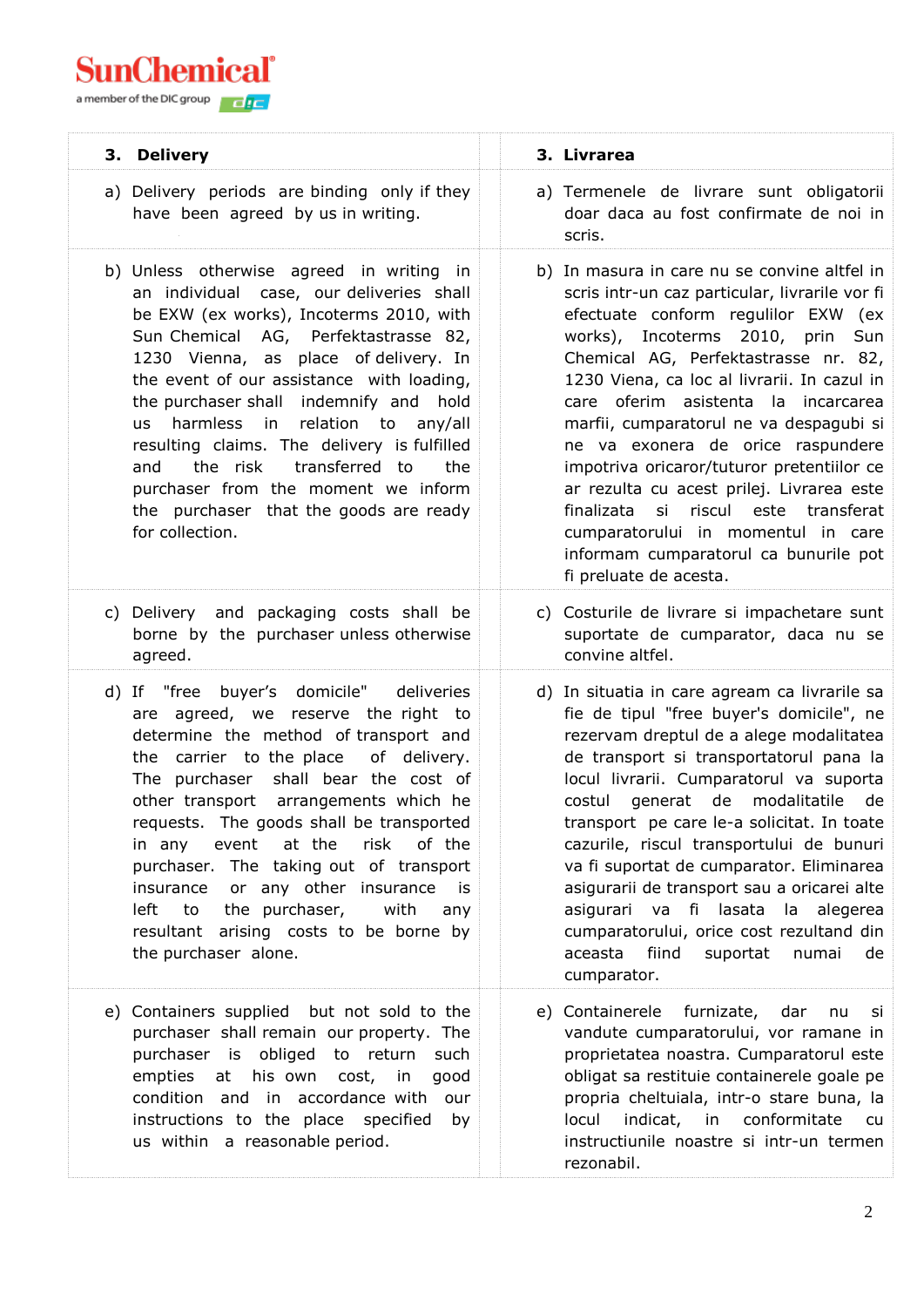SunChemical`

a member of the DIC group

f) If the purchaser defaults in accepting or infringes other duties to cooperate, if, for example, he does not accept a (part) delivery following notification of the readiness to deliver as per contract, we are entitled either to store the goods at the purchaser's costs and risk while insisting on fulfilment of the contract or, after having set a reasonable respite to withdraw from the contract either wholly or partially and to sell the goods elsewhere. This shall not affect our right to claim exceeding damages from the purchaser. f) In cazul in care cumparatorul refuza receptia ori incalca alte obligatii de a coopera, spre exemplu, daca nu accepta o livrare (partiala) ulterioara notificarii privind disponibilitatea de a efectua livrarea conform contractului, suntem indreptatiti fie sa depozitam bunurile pe cheltuiala si riscul cumparatorului, in acelasi timp insistand asupra indeplinirii obligatiilor contractuale, fie, dupa o perioada rezonabila stabilita, sa ne retragem total sau partial din contract si sa vindem bunurile in alta parte. Aceasta situatie nu va afecta dreptul nostru de a pretinde daune de la cumparator. g) If we are not able to deliver the whole quantity of the goods, we are entitled to divide up the quantities available to us among individual or all purchasers or to effect part deliveries on a basis which we deem appropriate or practicable without assuming liability for any resulting detriments of the purchaser. g) Daca nu putem livra intreaga cantitate de bunuri, suntem indreptatiti sa divizam cantitatile de bunuri aflate la dispozitia noastra, fie pentru un cumparator,fie intre toti cumparatorii, sau sa efectuam livrari partiale, dupa cum consideram adecvat ori realizabil, fara a ne asuma raspunderea pentru orice dezavantaje ce ar rezulta pentru cumparator. h) Force majeure, such as breakdowns, strikes, shortage of raw materials, transport disruption, acts decreed by public authorities, and so on, release us for the duration of the disruption and the extent of its effects from the obligation to deliver with no right of the purchaser to payment of damages. h) Cazurile de forta majora, precum disfunctionalitati, situatii de greva, deficit de materie prima, perturbarea transportului, acte ale autoritatilor publice si altele asemenea, ne exonereaza de obligatia de livrare fata de cumparator, pe perioada evenimentului si indiferent de proportiile efectelor sale, cumparatorul neavand posibilatea de a pretinde repararea prejudiciilor suferite. i) Our obligation to deliver is suspended as long as the purchaser remains in arrears with a due liability. i) Obligatia de a livra bunurile se suspenda pe perioada in care cumparatorul este restant cu o obligatie scadenta **4. Charging 4. Tarifarea** For charging the actual weight shipped or the number of units and – unless other prices are agreed in writing  $-$  the prices valid on the date of delivery are decisive. We reserve the right Pentru tarifarea greutatii efective a produselor expediate ori a numarului de unitati livrate – cu exceptia cazului in care nu se convine in scris asupra altor preturi – se vor aplica preturile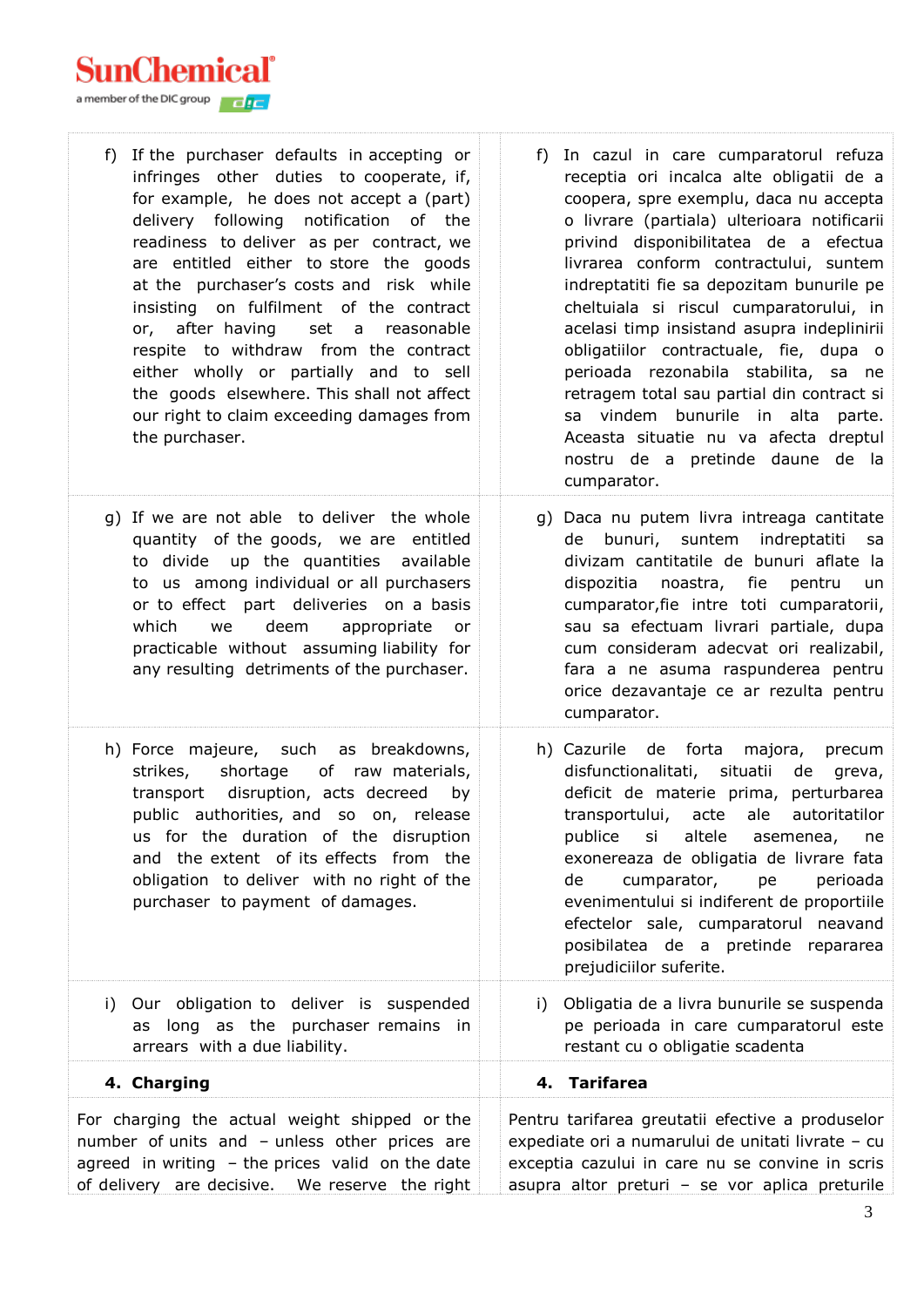| to deliver slightly above or below the agreed<br>quantity for production or packaging reasons                                                                                                                                                                                                                        | valabile in ziua livrarii. Ne rezervam dreptul de<br>livra bunuri intr-o cantitate usor mai<br>mare/mai mica celei convenite, din motive ce<br>tin de productie sau de impachetare.                                                                                                                                                                               |
|----------------------------------------------------------------------------------------------------------------------------------------------------------------------------------------------------------------------------------------------------------------------------------------------------------------------|-------------------------------------------------------------------------------------------------------------------------------------------------------------------------------------------------------------------------------------------------------------------------------------------------------------------------------------------------------------------|
| 5. Payment                                                                                                                                                                                                                                                                                                           | 5. Plata                                                                                                                                                                                                                                                                                                                                                          |
| a) Unless otherwise agreed, our invoices<br>are payable in full within 30 days of the<br>date of issue. Given payment within []<br>days, the purchaser is entitled<br>to<br>a<br>discount of $[]$ %.<br>A<br>discount<br>is<br>not allowed<br>if other invoices<br>however<br>remain unsettled.                      | a) Cu exceptia cazului in care se convine<br>altfel, facturile vor fi achitate integral in<br>termen de 30 de zile de la data emiterii.<br>In cazul efectuarii platii in termen de<br>[] zile, cumparatorul va fi indreptatit la<br>o reducere de []%. Reducerea nu va fi<br>acordata<br>daca<br>alte<br>facturi<br>sunt<br>neachitate.                           |
| b) Bills on account of payment shall be<br>based<br>only<br>on explicit<br>accepted<br>agreement and at charging of all related<br>costs. We assume no guarantee for timely<br>presentation and protesting.                                                                                                          | b) Titlurile de credit vor fi acceptate ca<br>modalitate de plata numai pe baza unui<br>acord expres si cu facturarea tuturor<br>costurilor conexe. Nu ne asumam nicio<br>garantie in ceea ce priveste termenul de<br>prezentare si protest.                                                                                                                      |
| c) Setting-off against counterclaims of the<br>the withholding of<br>purchaser<br>or<br>payments owing to such claims is only<br>permitted without<br>prior<br>our<br>written<br>if the<br>counterclaims are<br>consent<br>undisputed or were finaly determined by a<br>court.                                       | c) Compensatia cu o creanta reciproca<br>detinuta de cumparator sau retinerea<br>din plata a sumelor echivalente unor<br>astfel de creante este permisa fara<br>consimtamantul nostru prealabil in scris,<br>respectivele<br>daca<br>creanțe<br>numai<br>reciproce nu sunt contestate sau au fost<br>stabilite in mod definitiv de catre<br>instanta.             |
| d) If substantiated doubts exist regarding<br>or creditworthiness of the<br>the solvency<br>purchaser and if the purchaser in spite of<br>pertinent requests is not willing to pay in<br>advance or to provide appropriate security<br>for the payment to be made, we are<br>entitled to withdraw from the contract. | d) In cazul in care exista indoieli intemeiate<br>cu privire la solvabilitatea sau bonitatea<br>cumparatorului si daca acesta din urma,<br>in ciuda unor solicitari adecvate, nu<br>intentioneaza sa plateasca in avans sau<br>sa ofere garantii corespunzatoare in<br>ceea ce priveste executarea platii,<br>suntem indreptatiti sa ne retragem din<br>contract. |
| e) Payments shall be deemed as effected<br>when<br>only<br>the<br>amount<br>is finally<br>available in our account.                                                                                                                                                                                                  | e) Platile vor fi considerate efectuate in<br>momentul in care suma respectiva se<br>afla la dispozitia noastra, in contul<br>bancar.                                                                                                                                                                                                                             |
| Our prices are exclusive of value-added<br>f)<br>tax, which will be billed separately at the<br>applicable statutory level.                                                                                                                                                                                          | f) Preturile nu includ taxa pe valoare<br>adaugata, care va fi facturata separat,<br>la nivelul legal aplicabil.                                                                                                                                                                                                                                                  |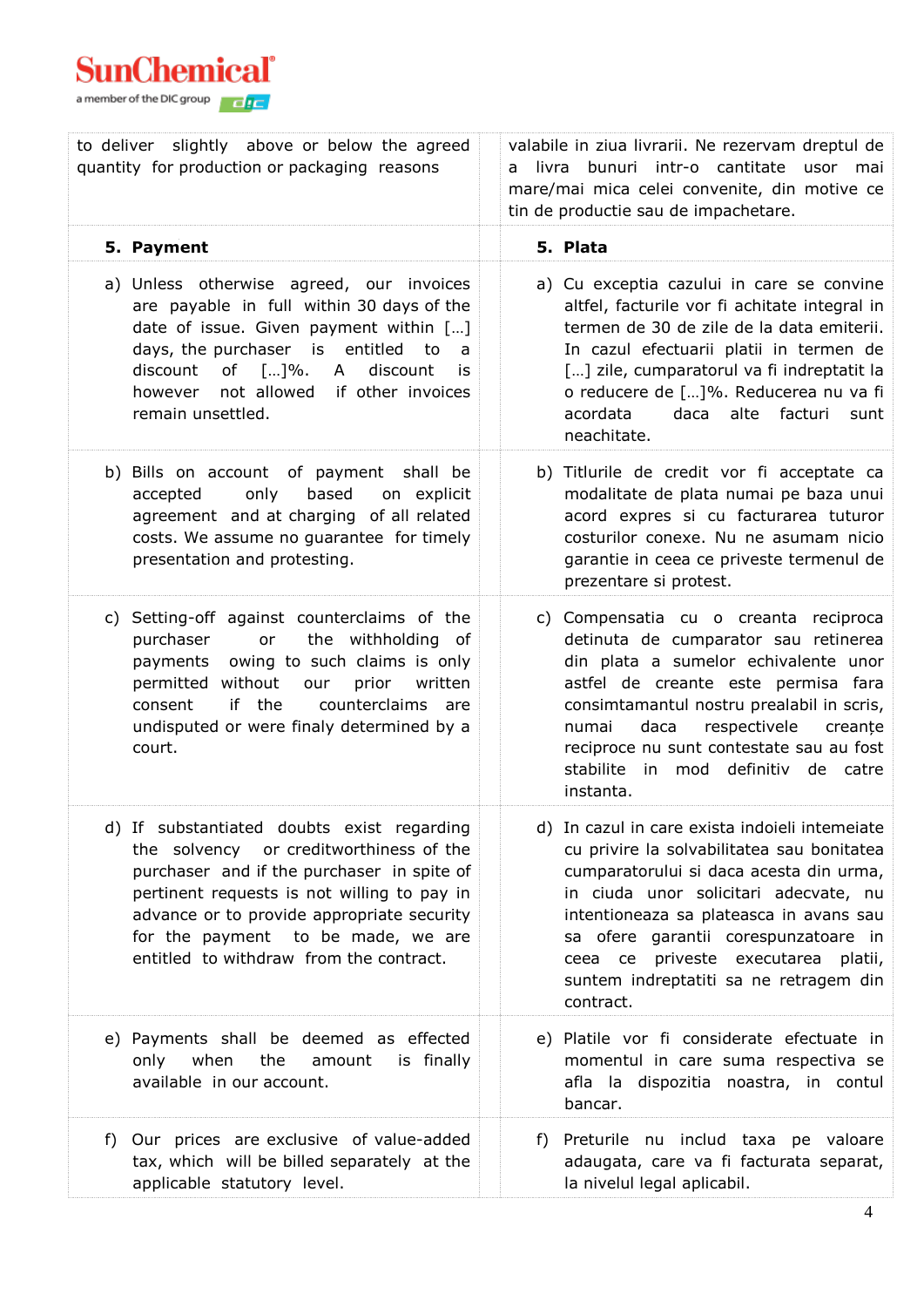| g) In the event of default of payment,<br>the reimbursement of all rebilling and<br>collection expenses that are necessary<br>for the pursue of our rights as well as<br>at 1 percent<br>per month are<br>interest<br>agreed.                                                                                                                                                                                                                                                                                                                                                        | g) In cazul neefectuarii platii, toate<br>cheltuielile de refacturare si colectare a<br>sumelor restante, cheltuieli care sunt<br>necesare pentru urmarirea drepturilor<br>noastre, la care se adauga dobanda<br>lunara de 1%, ne vor fi rambursate.                                                                                                                                                                                                                                                                                                                                                                                                          |
|--------------------------------------------------------------------------------------------------------------------------------------------------------------------------------------------------------------------------------------------------------------------------------------------------------------------------------------------------------------------------------------------------------------------------------------------------------------------------------------------------------------------------------------------------------------------------------------|---------------------------------------------------------------------------------------------------------------------------------------------------------------------------------------------------------------------------------------------------------------------------------------------------------------------------------------------------------------------------------------------------------------------------------------------------------------------------------------------------------------------------------------------------------------------------------------------------------------------------------------------------------------|
| 6. Warranty and Limitations of Liability                                                                                                                                                                                                                                                                                                                                                                                                                                                                                                                                             | 6. Garantie si limitari ale raspunderii                                                                                                                                                                                                                                                                                                                                                                                                                                                                                                                                                                                                                       |
| a) Data related to the percentage content<br>and mixing ratios of our products are to<br>be regarded only as approximate average<br>values. Deviations within<br>the possible<br>margins of error in each individual case,<br>as are unavoidable despite all due care<br>during the manufacture of the goods and<br>determination of the values,<br>remain<br>explicitly excepted and are not regarded<br>as defects. All data and information on the<br>suitability and application of our products<br>shall not release the purchaser from<br>conducting its own checks and tests. | a) Informatiile privind continutul procentual<br>si proportiile de amestec ale produselor<br>noastre vor fi considerate valori medii<br>limita<br>aproximative.<br>Devierile<br>in<br>marjelor de eroare admise<br>pentru<br>fiecare caz individual, intrucat sunt<br>inevitabile in ciuda diligentelor depuse in<br>productiei<br>bunurilor<br>si<br>timpul<br>in in<br>determinarea valorilor, raman exceptate<br>in mod explicit si nu vor fi considerate<br>defecte. Toate datele si informatiile<br>referitoare la conformitatea si utilizarea<br>produselor noastre nu il va scuti pe<br>cumparator de efectuarea<br>propriilor<br>verificari si teste. |
| b) Notwithstanding any<br>other<br>provisions<br>in these<br>contained<br>general terms<br>οf<br>if the goods supplied<br>business,<br>are<br>defective<br>and the purchaser<br>gives<br>notice to us of these defects in writing<br>within sixty (60) days of delivery, then<br>purchaser's sole remedy shall be, at our<br>option:                                                                                                                                                                                                                                                 | b) Fara a aduce atingere altor prevederi din<br>termenii si conditiile generale prezente,<br>daca bunurile furnizate sunt defecte si<br>cumparatorul notifica in scris aceste<br>defecte in termen de 60 zile de la<br>livrare, atunci unicul remediu pentru<br>cumparator va fi, la alegerea noastra:                                                                                                                                                                                                                                                                                                                                                        |
| (i)<br>free and immediate replacement of<br>the<br>defective<br>article(s)<br>in<br>accordance with<br>this<br>contract<br>from the stocks held at<br>the<br>nearest facility; in which event<br>we shall be deemed not to be in<br>breach of contract or have any<br>liablility to the purchaser for the<br>defective article(s); or                                                                                                                                                                                                                                                | (i)<br>inlocuirea gratuita si imediata<br>articolului/articolelor<br>a/ale<br>conform<br>prezentului<br>defecte,<br>contract, cu articole din stocurile<br>detinute la unitatea cea mai<br>apropiata; in acest caz nu vom fi<br>considerati<br>ca<br>incalcand<br>prevederile contractuale ori ca<br>avand vreo raspundere fata de<br>cumparator pentru articolul /<br>articolele defecte; sau                                                                                                                                                                                                                                                                |
| (ii)<br>where we are unable to supply<br>replacement<br>of<br>the<br>defective<br>full refund of the<br>$article(s)$ a<br>for<br>such<br>price<br>defective                                                                                                                                                                                                                                                                                                                                                                                                                          | in cazul in care nu se poate/pot<br>(ii)<br>inlocui<br>articolul/articolele<br>defect/e, rambursarea completa<br>pretului<br>pentru<br>astfel<br>de<br>a                                                                                                                                                                                                                                                                                                                                                                                                                                                                                                      |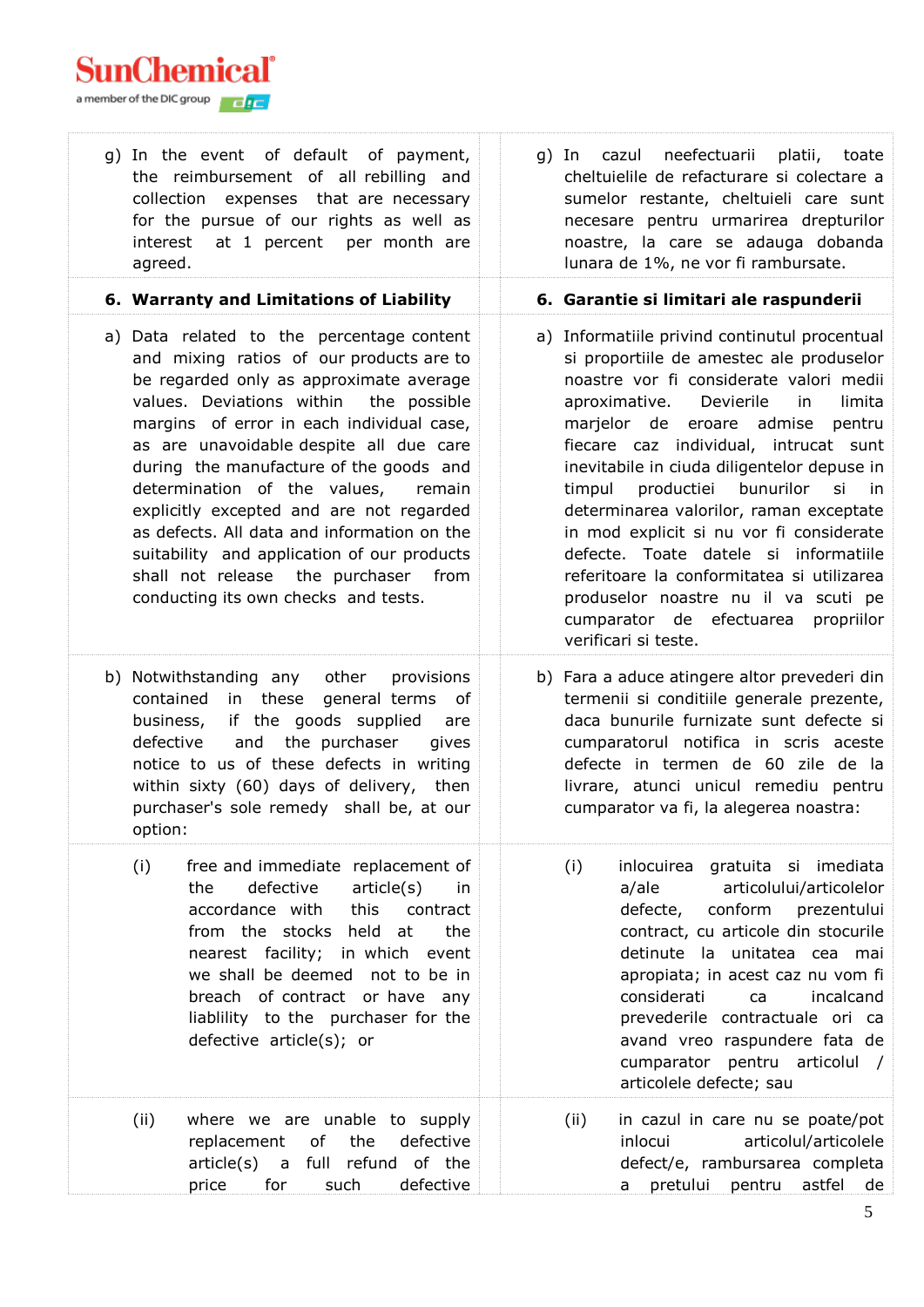

|           | article(s) (or | waiver of the                   |  | articole (sau stornarea facturii |
|-----------|----------------|---------------------------------|--|----------------------------------|
|           |                | invoice if such amounts are not |  | daca astfel de sume nu sunt inca |
| yet paid) |                |                                 |  | achitate);                       |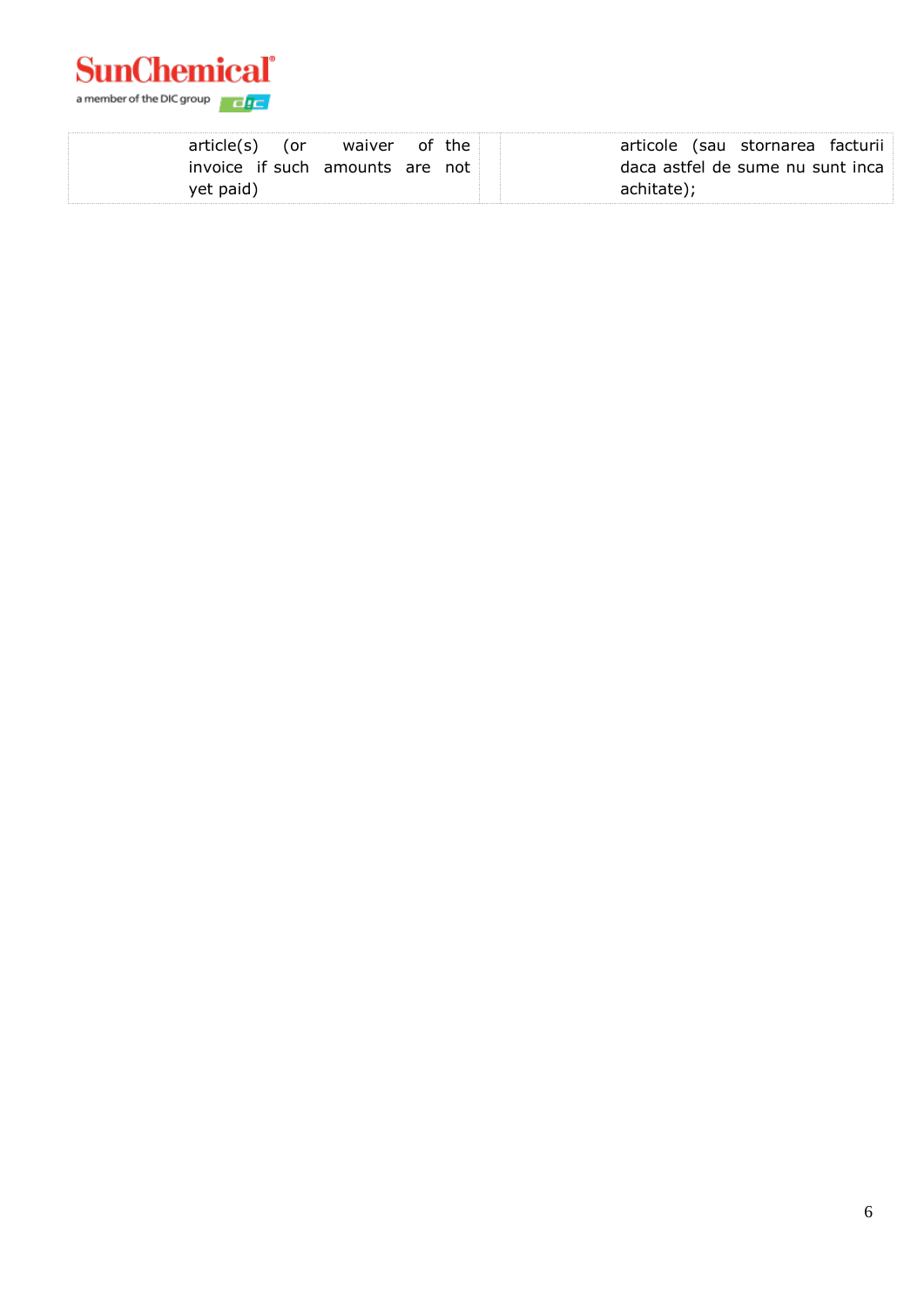

| c) We shall not be liable for a breach of the<br>warranty or incur any other liability if and<br>to the extent:                                                                                                                                                                                                                                                                                                                                                                                        |       |                                                                                                                                                                                                                                                                                  | c) Nu vom fi raspunzatori pentru incalcarea<br>garantiei sau nu vom suporta nicio alta<br>raspundere, daca si in masura in care:                                                                                                                                                                                                                                                                                      |                                                                                                                                                                                                                                                                                                                            |  |
|--------------------------------------------------------------------------------------------------------------------------------------------------------------------------------------------------------------------------------------------------------------------------------------------------------------------------------------------------------------------------------------------------------------------------------------------------------------------------------------------------------|-------|----------------------------------------------------------------------------------------------------------------------------------------------------------------------------------------------------------------------------------------------------------------------------------|-----------------------------------------------------------------------------------------------------------------------------------------------------------------------------------------------------------------------------------------------------------------------------------------------------------------------------------------------------------------------------------------------------------------------|----------------------------------------------------------------------------------------------------------------------------------------------------------------------------------------------------------------------------------------------------------------------------------------------------------------------------|--|
|                                                                                                                                                                                                                                                                                                                                                                                                                                                                                                        | (i)   | the defect<br>arises because<br>the<br>purchaser failed to follow our oral<br>or written instructions with regard<br>to the storage and use<br>of the<br>article(s)<br>supplied<br>$-$ if no<br>or<br>instructions were given -<br>has not<br>complied with good trade practice; | (i)                                                                                                                                                                                                                                                                                                                                                                                                                   | defectul apare ca o consecinta a<br>nerespectarii<br>de<br>catre<br>cumparator<br>instructiunilor<br>a<br>noastre verbale sau scrise cu<br>privire la depozitarea si utilizarea<br>articolului/articolelor<br>furnizat/e<br>sau - in lipsa de instructiuni -<br>cumparatorul nu a respectat<br>bunele practici comerciale; |  |
|                                                                                                                                                                                                                                                                                                                                                                                                                                                                                                        | (ii)  | the purchaser alters or tampers<br>with the supplied article(s) through<br>manufacturing process<br>or<br>a<br>otherwise-<br>without our written<br>consent;                                                                                                                     | (ii)                                                                                                                                                                                                                                                                                                                                                                                                                  | modifica<br>cumparatorul<br>sau<br>altereaza<br>articolul/articolele<br>livrat/e - printr-un proces de<br>prelucrare sau in alt mod - fara<br>acordul nostru scris;                                                                                                                                                        |  |
|                                                                                                                                                                                                                                                                                                                                                                                                                                                                                                        | (iii) | the defect<br>arises<br>result<br>as<br>a<br>of<br>the<br>negligence<br>of<br>the<br>purchaser, its representatives or<br>employees;                                                                                                                                             | (iii)                                                                                                                                                                                                                                                                                                                                                                                                                 | defectul apare<br>urmare a<br>ca<br>neglijentei<br>cumparatorului,<br>reprezentantilor sau angajatilor<br>sai;                                                                                                                                                                                                             |  |
|                                                                                                                                                                                                                                                                                                                                                                                                                                                                                                        | (iv)  | fails<br>the purchaser<br>to test the<br>article(s)<br>prior<br>to its (their)<br>operational use of the<br>business<br>same.                                                                                                                                                    | (iv)                                                                                                                                                                                                                                                                                                                                                                                                                  | cumparatorul<br>nu<br>testeaza<br>articolul/articolele<br>inainte<br>de<br>utilizarea acestuia/acestora<br>in<br>scop de business.                                                                                                                                                                                         |  |
| the event of any claims<br>brought<br>d)<br>In<br>employee<br>or employees of the<br>by<br>an<br>purchaser or of any other member<br>_of<br>a third<br>the purchaser<br>or<br>party<br>in<br>of<br>personal<br>respect<br>any<br>injury<br>resulting from the provision<br>of the<br>article(s), we shall give<br>supplied<br>all<br>such<br>assistance<br>at<br>our<br>own<br>may<br>be necessary to<br>expense<br>as<br>assist in resolution of any such claim or<br>claims by the said employee(s). |       | un<br>rezultata<br>pretentii                                                                                                                                                                                                                                                     | d) In cazul oricaror pretentii formulate de<br>angajat<br>angajati<br>sau<br>ai<br>cumparatorului ori de alt membru al<br>cumparatorului sau de o terta persoana,<br>cu privire la orice vatamare personala<br>furnizarea<br>din<br>articolului/articolelor, vom acorda, pe<br>cheltuiala proprie, asistenta necesara<br>pentru rezolvarea unei/unor altfel de<br>formulate<br>de<br>angajatul/angajatii respectiv/i. |                                                                                                                                                                                                                                                                                                                            |  |
| e)                                                                                                                                                                                                                                                                                                                                                                                                                                                                                                     | or    | Our total liability in contract, tort<br>(including negligence), misrepresentation<br>otherwise in relation to the contract<br>with the purchaser shall be limited to                                                                                                            | e) Intreaga                                                                                                                                                                                                                                                                                                                                                                                                           | raspundere<br>noastra<br>contractuala, delictuala (inclusiv pentru<br>prejudiciile cauzate prin neglijenta),<br>derivand incalcarea garantiilor, sau de                                                                                                                                                                    |  |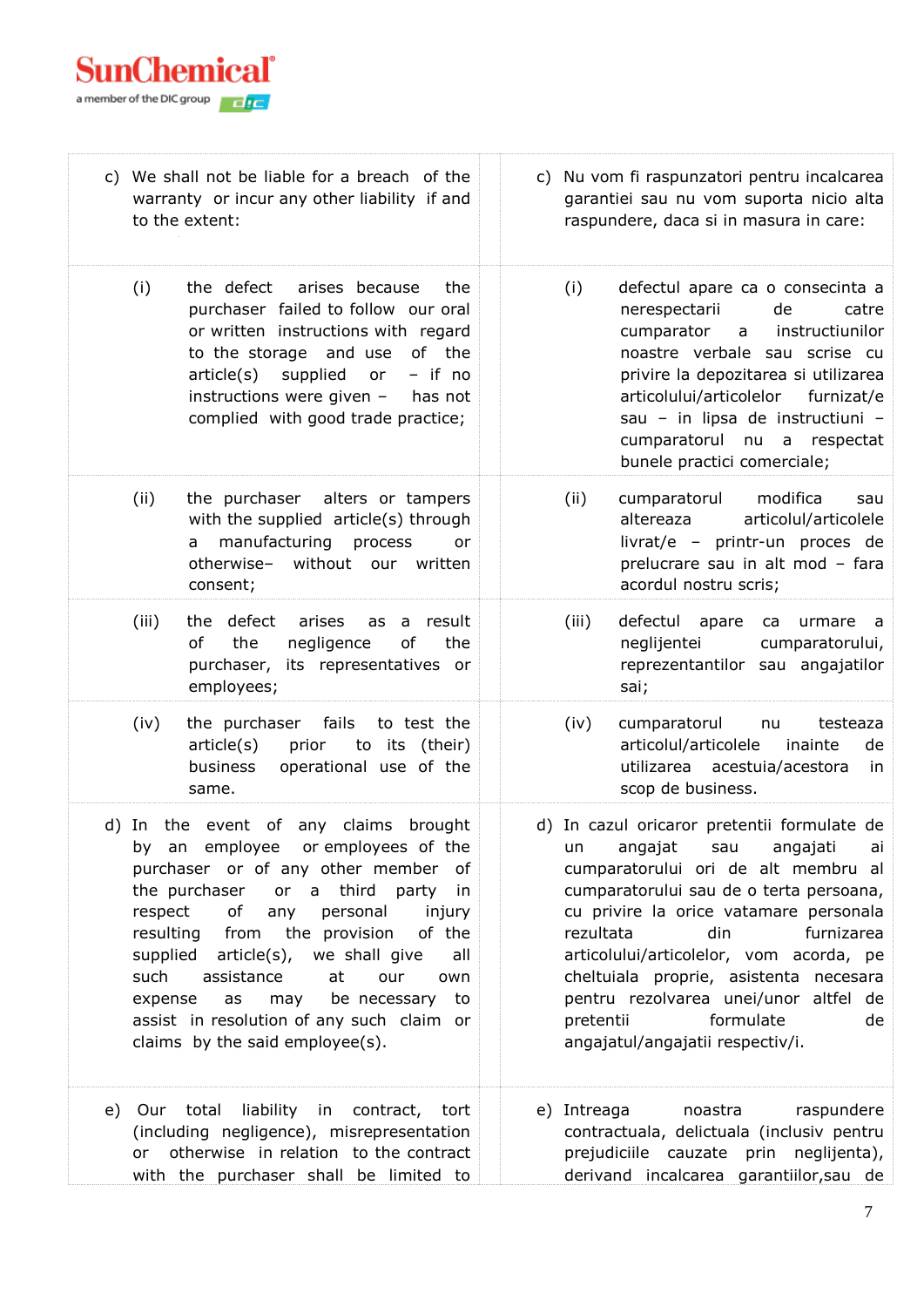| aggregate amounts (excluding expenses)<br>paid by the purchaser<br>during<br>the<br>previous twelve (12) months for goods<br>supplied under the contract. If the date<br>of the breach of contract is less than<br>twelve (12) months after the effective<br>date, the aggregate of amounts paid by<br>the purchaser over the<br>period<br>since<br>the effective date pro-rated<br>to the<br>equivalent of a twelve (12) month period.                                                                                                                                                                                                                                                                           | orice alt fel, in ceea ce priveste<br>contractul incheiat cu cumparatorul, se<br>va limita la sumele cumulate (fara<br>cheltuieli) platite de cumparator in<br>ultimele douasprezece (12) luni pentru<br>bunurile livrate pe baza contractului.<br>Daca incalcarea contractului intervine in<br>mai putin de douasprezece (12) luni de<br>la data intrarii in vigoare a contractului,<br>totalul sumelor platite de cumparator in<br>acest interval, incepand de la data<br>intrarii in vigoare a contractului, se<br>calculeaza proportional, prin raportare la<br>o perioada de douasprezece (12) luni.                                                                                                                                                                                                                                                                                               |
|-------------------------------------------------------------------------------------------------------------------------------------------------------------------------------------------------------------------------------------------------------------------------------------------------------------------------------------------------------------------------------------------------------------------------------------------------------------------------------------------------------------------------------------------------------------------------------------------------------------------------------------------------------------------------------------------------------------------|---------------------------------------------------------------------------------------------------------------------------------------------------------------------------------------------------------------------------------------------------------------------------------------------------------------------------------------------------------------------------------------------------------------------------------------------------------------------------------------------------------------------------------------------------------------------------------------------------------------------------------------------------------------------------------------------------------------------------------------------------------------------------------------------------------------------------------------------------------------------------------------------------------|
| In no event shall we liable for any<br>f)<br>consequential damage or accidental loss,<br>including - without limitation - loss of<br>actual or anticipated profits (including -<br>without limitation - loss of profits<br>on<br>contracts), loss of business, loss of<br>productive facilities or loss of business<br>relationship<br>reputation,<br>or<br>loss<br>of<br>opportunity or loss of goodwill or the loss<br>of reputation, any indirect, special<br>or<br>consequential<br>loss<br>or<br>damage<br>howsoever caused or losses arising as a<br>result of any third party bringing a claim<br>or losses, whether or not we knew or<br>should have known of the possibility of<br>such damages or loss. | Nu vom fi raspunzatori, in nicio<br>f)<br>circumstanta, pentru nicio dauna conexa<br>sau pierdere fortuita, incluzand - dar<br>fara a se limita la pierderi de profituri<br>prezente sau viitoare (incluzand, dar<br>fara a se limita la pierderi de profituri<br>contracte), pierderea<br>din<br>afacerii,<br>unitatilor<br>de<br>pierderea<br>productie,<br>relatiilor de afaceri<br>sau<br>pierderea<br>in afaceri, pierderea de<br>reputatiei<br>oportunitati sau a fondului de comert ori<br>a reputatiei, orice pierdere sau dauna<br>indirecta, speciala sau conexa, indiferent<br>de modul in care a fost cauzata, sau<br>pierderi rezultate in urma formularii de<br>pretentii sau invocarii de pierderi de<br>catre orice terta persoana, indiferent<br>daca aveam cunostinta sau ar fi trebuit<br>sa avem cunostinta despre posibilitatea<br>aparitiei unor astfel de daune sau<br>pierderi. |
| g) We shall not be liable<br>for damages<br>by slight<br>negligence except for<br>caused<br>the case that injury is caused to life, body<br>or health.                                                                                                                                                                                                                                                                                                                                                                                                                                                                                                                                                            | g) Nu vom fi raspunzatori pentru daunele<br>cauzate din simpla imprudenta (culpa<br>usoara), cu exceptia cazului in care<br>prejudiciul este cauzat vietii, integritatii<br>fizice sau sanatatii.                                                                                                                                                                                                                                                                                                                                                                                                                                                                                                                                                                                                                                                                                                       |
| h) The personal<br>liability of our legal<br>representatives,<br>vicarious agents and<br>employees shall be excluded and limited<br>to the same extent as our liability.                                                                                                                                                                                                                                                                                                                                                                                                                                                                                                                                          | h) Raspunderea<br>personala<br>a<br>reprezentantilor<br>nostri<br>legali,<br>mandatarilor si angajatilor nostri va fi<br>exclusa si limitata in aceeasi masura cu<br>raspunderea noastra.                                                                                                                                                                                                                                                                                                                                                                                                                                                                                                                                                                                                                                                                                                               |
| have any<br>liability to<br>i)<br>No<br>party<br>shall                                                                                                                                                                                                                                                                                                                                                                                                                                                                                                                                                                                                                                                            | Nicio parte nu va avea nicio raspundere<br>i)                                                                                                                                                                                                                                                                                                                                                                                                                                                                                                                                                                                                                                                                                                                                                                                                                                                           |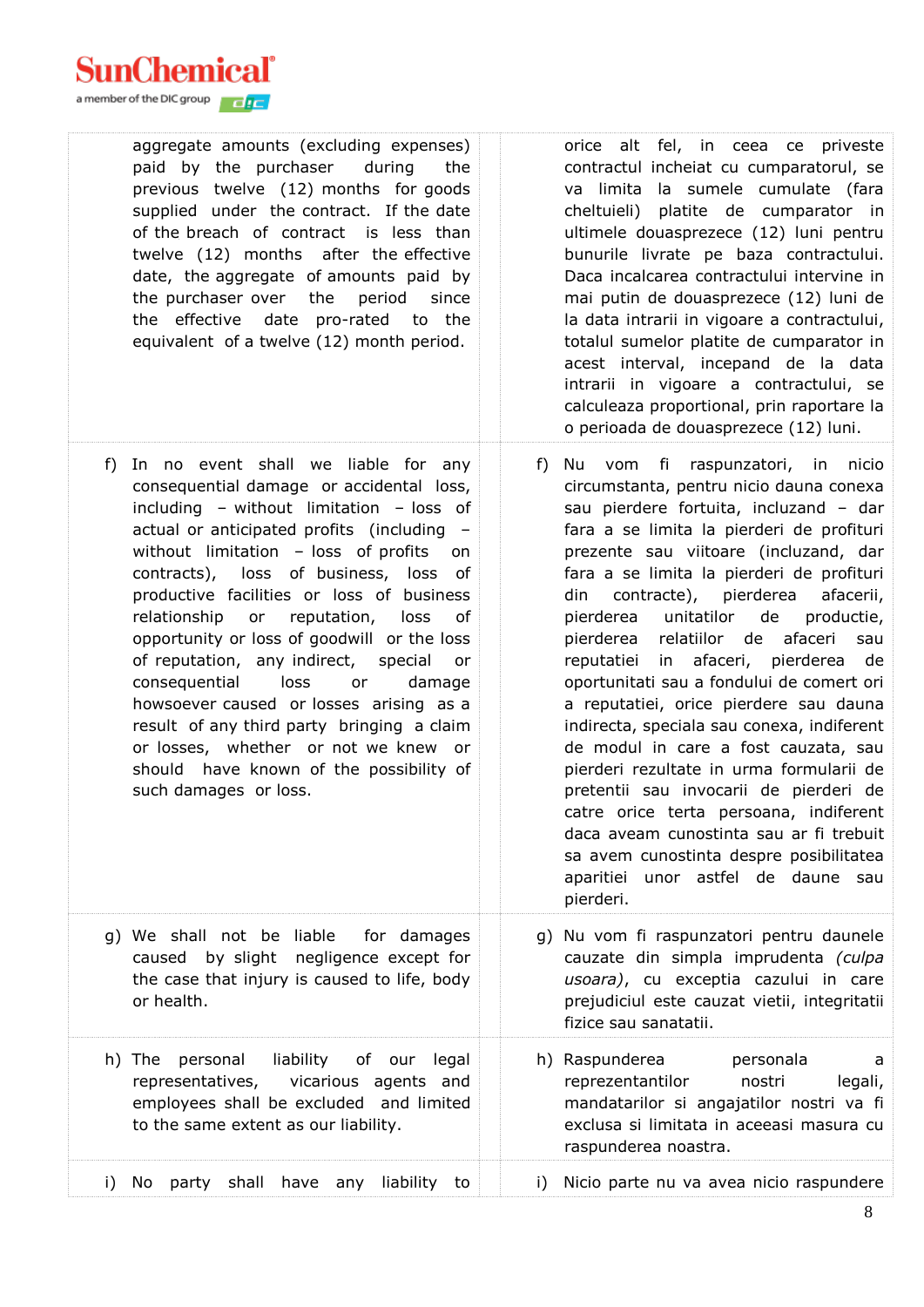| the other under this agreement to the<br>extent that such liability arises or is<br>increased as a result of the failure of the<br>other party to mitigate<br>the loss or<br>damage (if any) incurred by it as a<br>result of any breach by the other party<br>of its contractual obligations.                                                                                                                                                                                                                                                                                                                                                                                                                            | fata de cealalta parte, in temeiul<br>prezentului contract, daca asemenea<br>raspundere apare sau se sporeste ca<br>urmare a esecului celeilalte parti de a<br>diminua pierderea sau prejudiciul (daca<br>suferit/a de aceasta<br>exista)<br>prin<br>incalcarea de catre cealalta parte a<br>obligatiilor sale contractuale.                                                                                                                                                                                                                                                                                                                                                                                                                                                                                                                                                                   |
|---------------------------------------------------------------------------------------------------------------------------------------------------------------------------------------------------------------------------------------------------------------------------------------------------------------------------------------------------------------------------------------------------------------------------------------------------------------------------------------------------------------------------------------------------------------------------------------------------------------------------------------------------------------------------------------------------------------------------|------------------------------------------------------------------------------------------------------------------------------------------------------------------------------------------------------------------------------------------------------------------------------------------------------------------------------------------------------------------------------------------------------------------------------------------------------------------------------------------------------------------------------------------------------------------------------------------------------------------------------------------------------------------------------------------------------------------------------------------------------------------------------------------------------------------------------------------------------------------------------------------------|
| 7. Retention of Title                                                                                                                                                                                                                                                                                                                                                                                                                                                                                                                                                                                                                                                                                                     | 7. Retinerea titlului                                                                                                                                                                                                                                                                                                                                                                                                                                                                                                                                                                                                                                                                                                                                                                                                                                                                          |
| We retain full title to the goods that have<br>been delivered until complete payment of the<br>price. The retention of title<br>also<br>purchase<br>extends<br>products<br>to<br>arising<br>from<br>new<br>processing of the retained goods.                                                                                                                                                                                                                                                                                                                                                                                                                                                                              | Ne rezervam dreptul de a retine titlul deplin<br>asupra proprietatii bunurilor livrate, pana la<br>plata integrala a pretului. Retinerea titlului se<br>extinde, de asemenea, si asupra fructelor<br>rezultate din prelucrarea bunurilor al caror titlu<br>este retinut.                                                                                                                                                                                                                                                                                                                                                                                                                                                                                                                                                                                                                       |
| purchaser<br>hereby assigns<br>The<br>for <b>f</b><br>the<br>safeguarding of our claims to us<br>all<br>claims<br>including promissory notes and cheques arising<br>from the resale of the goods supplied under<br>retention<br>of title;<br>hereby accept<br>we<br>such<br>assignment. The<br>purchaser undertakes to<br>make the relevant entry in its books or on its<br>invoices.                                                                                                                                                                                                                                                                                                                                     | Cumparatorul ne cesioneaza prin prezentul<br>contract, pentru protejarea pretentiilor noastre,<br>toate creantele, incluzand bilete la ordin si<br>cecuri, ce deriva din re-vanzarea bunurilor<br>livrate al caror titlu a fost retinut; prin<br>contract<br>prezentul<br>acceptam<br>cesiunea.<br>Cumparatorul se obliga sa faca mentiunile<br>corespunzatoare in registrele sale sau pe<br>facturi.                                                                                                                                                                                                                                                                                                                                                                                                                                                                                          |
| In case of sale of goods over which we have joint<br>ownership, the assignment is restricted to the<br>share<br>of the account<br>receivable<br>which<br>corresponds to our share of joint ownership. If<br>the retained goods are sold together with other<br>items for a total price, the assignment is<br>to the proportionate amount<br>restricted<br>of<br>(including VAT) for the jointly<br>our invoice<br>sold reserved goods. In case of processing<br>within a contract for work and services, the<br>account receivable for compensation for work<br>amounting to the proportionate sum of our<br>invoice (including VAT) shall be transferred to us<br>as of now for the jointly processed reserved<br>goods. | In cazul vanzarii bunurilor pe care le detinem in<br>coproprietate, cesiunea se limiteaza la partea<br>din creanta care corespunde cotei noastre din<br>coproprietate. Daca bunurile asupra carora ne-<br>rezervat proprietatea<br>sunt vandute<br>am<br>impreuna cu alte bunuri contra unui pret total,<br>cesiunea se limiteaza la suma proportionala<br>aferenta facturii noastre (TVA inclus), pentru<br>asupra<br>carora<br>bunurile<br>ne-am<br>rezervat<br>proprietatea si care au fost vandute in comun.<br>In cazul prelucrarii bunurilor printr-un contract<br>prestari<br>servicii,<br>creanta<br>de<br>pentru<br>contravaloarea serviciilor prestate, in valoare<br>egala cu suma facturilor noastre (TVA inclus),<br>ne va fi transferata de la acest moment, pentru<br>bunurile<br>asupra<br>carora<br>ne-am<br>rezervat<br>proprietatea si care au fost prelucrate in<br>comun. |
| As long as the purchaser is willing and in a<br>position to properly comply with his obligations<br>in relation to us, he may dispose of the goods                                                                                                                                                                                                                                                                                                                                                                                                                                                                                                                                                                        | Atat timp cat cumparatorul este dispus si in<br>indeplineasca<br>isi<br>in<br>masura<br>sa<br>mod<br>corespunzator obligatiile, poate dispune, in                                                                                                                                                                                                                                                                                                                                                                                                                                                                                                                                                                                                                                                                                                                                              |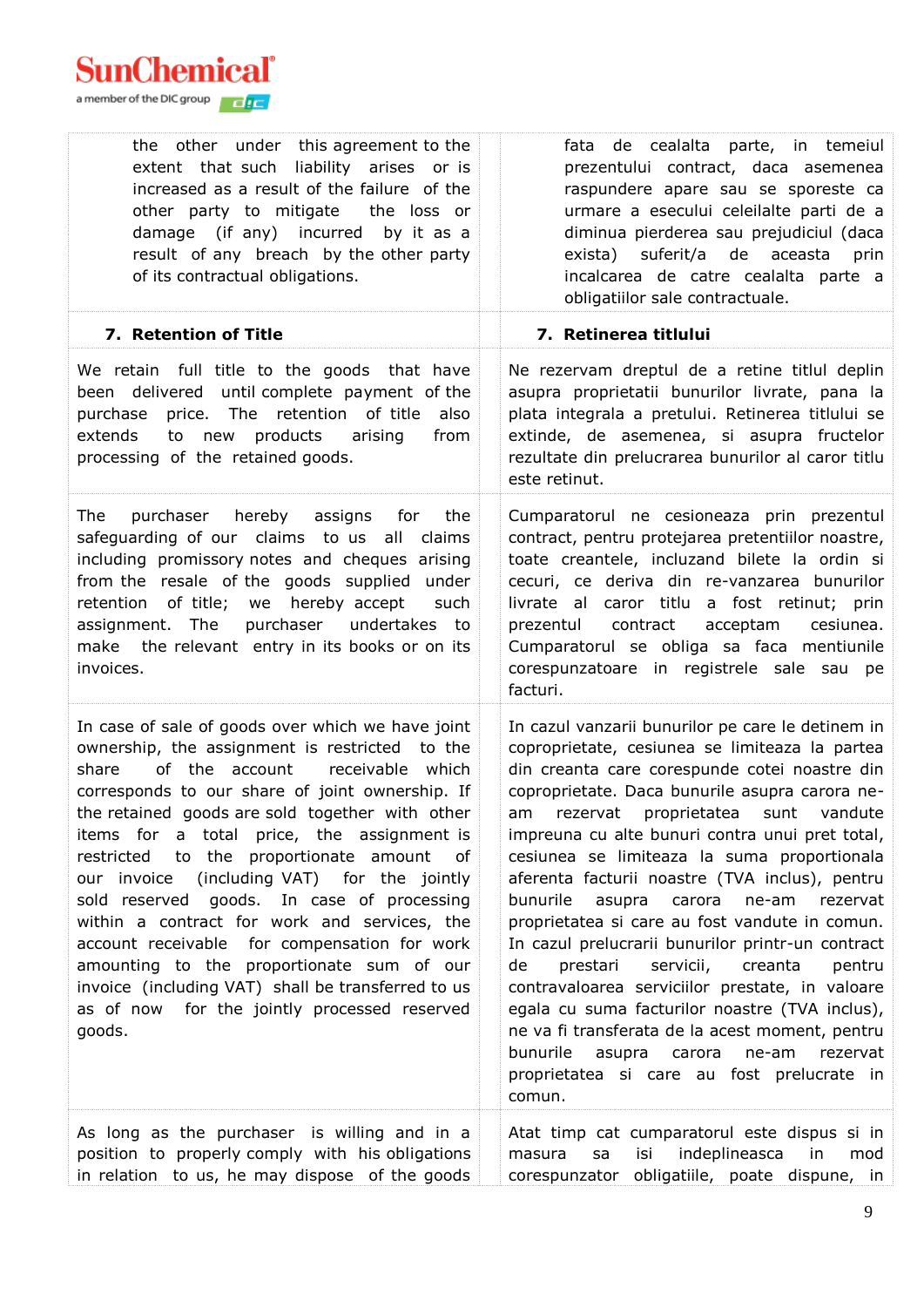

| owned by us in the ordinary course of business<br>and collect the accounts receivable assigned to<br>us. If the realisation<br>of our claims seems<br>jeopardised to us, the purchaser shall inform us<br>upon request of the stocks of retained goods<br>and enable us to recover them. He shall also<br>inform his customers of the assignment and<br>provide us with all the necessary information<br>and documentation. The taking-back of retained<br>goods constitutes a withdrawal from<br>the<br>contract only if we state this expressly in writing. | cursul normal al activitatii, de bunurile detinute<br>de noi si poate colecta creantele care ne-au<br>fost cesionate. Daca realizarea creantelor<br>noastre pare pusa in pericol, cumparatorul ne<br>va informa, la cerere, asupra stocurilor de<br>asupra<br>carora<br>ne-am<br>bunuri<br>rezervat<br>proprietatea si ne va permite sa le recuperam.<br>De asemenea, cumparatorul isi va informa<br>clientii despre cesiune si ne va pune la<br>dispozitie toate informatiile si documentele<br>necesare. Recuperarea bunurilor asupra carora<br>rezervat proprietatea<br>constituie o<br>ne-am<br>retragere din contract doar daca mentionam in<br>mod expres in scris acest aspect. |
|---------------------------------------------------------------------------------------------------------------------------------------------------------------------------------------------------------------------------------------------------------------------------------------------------------------------------------------------------------------------------------------------------------------------------------------------------------------------------------------------------------------------------------------------------------------|----------------------------------------------------------------------------------------------------------------------------------------------------------------------------------------------------------------------------------------------------------------------------------------------------------------------------------------------------------------------------------------------------------------------------------------------------------------------------------------------------------------------------------------------------------------------------------------------------------------------------------------------------------------------------------------|
| The purchaser is prohibited from pledging or<br>assigning as security the<br>goods<br>supplied<br>of title.<br>retention<br>The purchaser<br>under<br>shall inform us without delay in the event of<br>pledging, the commencement of bankruptcy<br>a<br>proceedings or other legally relevant events<br>which may adversely affect our rights.                                                                                                                                                                                                                | Cumparatorului ii este interzisa ipotecarea sau<br>constituirea drept garantie a bunurilor livrate<br>asupra carora ne-am rezervat proprietatea.<br>Cumparatorul ne va informa fara intarziere in<br>ipotecarii, deschiderii<br>situatia<br>procedurii<br>insolventei, sau oricaror altor situatii relevante<br>ce ne pot afecta in mod nefavorabil drepturile.                                                                                                                                                                                                                                                                                                                        |
| 8. Subsidiary agreements                                                                                                                                                                                                                                                                                                                                                                                                                                                                                                                                      | 8. Acte aditionale                                                                                                                                                                                                                                                                                                                                                                                                                                                                                                                                                                                                                                                                     |
| Subsidiary and oral agreements shall be valid<br>only if confirmed by us in writing. The waiving<br>of this requirement must also be in writing.                                                                                                                                                                                                                                                                                                                                                                                                              | Actele aditionale si intelegerile verbale sunt<br>valabile doar daca sunt confirmate de noi in<br>scris. Renuntarea la aceasta prevedere se va<br>face, de asemenea, in scris.                                                                                                                                                                                                                                                                                                                                                                                                                                                                                                         |
| 9. Invalidity of a provision                                                                                                                                                                                                                                                                                                                                                                                                                                                                                                                                  | 9. Invalidarea unei prevederi                                                                                                                                                                                                                                                                                                                                                                                                                                                                                                                                                                                                                                                          |
| The invalidity of any provision or part of a<br>provision of these general terms and conditions<br>shall not affect the validity of the other<br>provisions.                                                                                                                                                                                                                                                                                                                                                                                                  | Invalidarea oricarei prevederi sau a unei parti<br>dintr-o prevedere a acestor termeni si conditii<br>generale nu va afecta valabilitatea celorlalte<br>prevederi.                                                                                                                                                                                                                                                                                                                                                                                                                                                                                                                     |
| 10. Data protection                                                                                                                                                                                                                                                                                                                                                                                                                                                                                                                                           | 10. Protectia datelor                                                                                                                                                                                                                                                                                                                                                                                                                                                                                                                                                                                                                                                                  |
| The data required from the purchaser for or-<br>der processing shall be stored with us.                                                                                                                                                                                                                                                                                                                                                                                                                                                                       | Datele solicitate de la cumparator pentru<br>procesarea comenzilor vor fi stocate de noi.                                                                                                                                                                                                                                                                                                                                                                                                                                                                                                                                                                                              |
| 11. Confidentiality                                                                                                                                                                                                                                                                                                                                                                                                                                                                                                                                           | 11. Confidentialitate                                                                                                                                                                                                                                                                                                                                                                                                                                                                                                                                                                                                                                                                  |
| All sales documentation, price lists,<br>data<br>other information forwarded by us to the<br>and<br>purchaser shall be treated confidentially and<br>not be disclosed to third<br>parties<br>may<br>without our prior written consent.                                                                                                                                                                                                                                                                                                                        | Toata documentatia de vanzare, liste de<br>preturi, date si alte informatii inaintate de noi<br>cumparatorului vor fi considerate confidentiale<br>si nu vor fi dezvaluite tertilor fara acordul<br>nostru prealabil scris.                                                                                                                                                                                                                                                                                                                                                                                                                                                            |
| 12. Place of performance, applicable<br>law and place of jurisdiction                                                                                                                                                                                                                                                                                                                                                                                                                                                                                         | 12. Locul executarii, legea aplicabila si<br>jurisdictia                                                                                                                                                                                                                                                                                                                                                                                                                                                                                                                                                                                                                               |